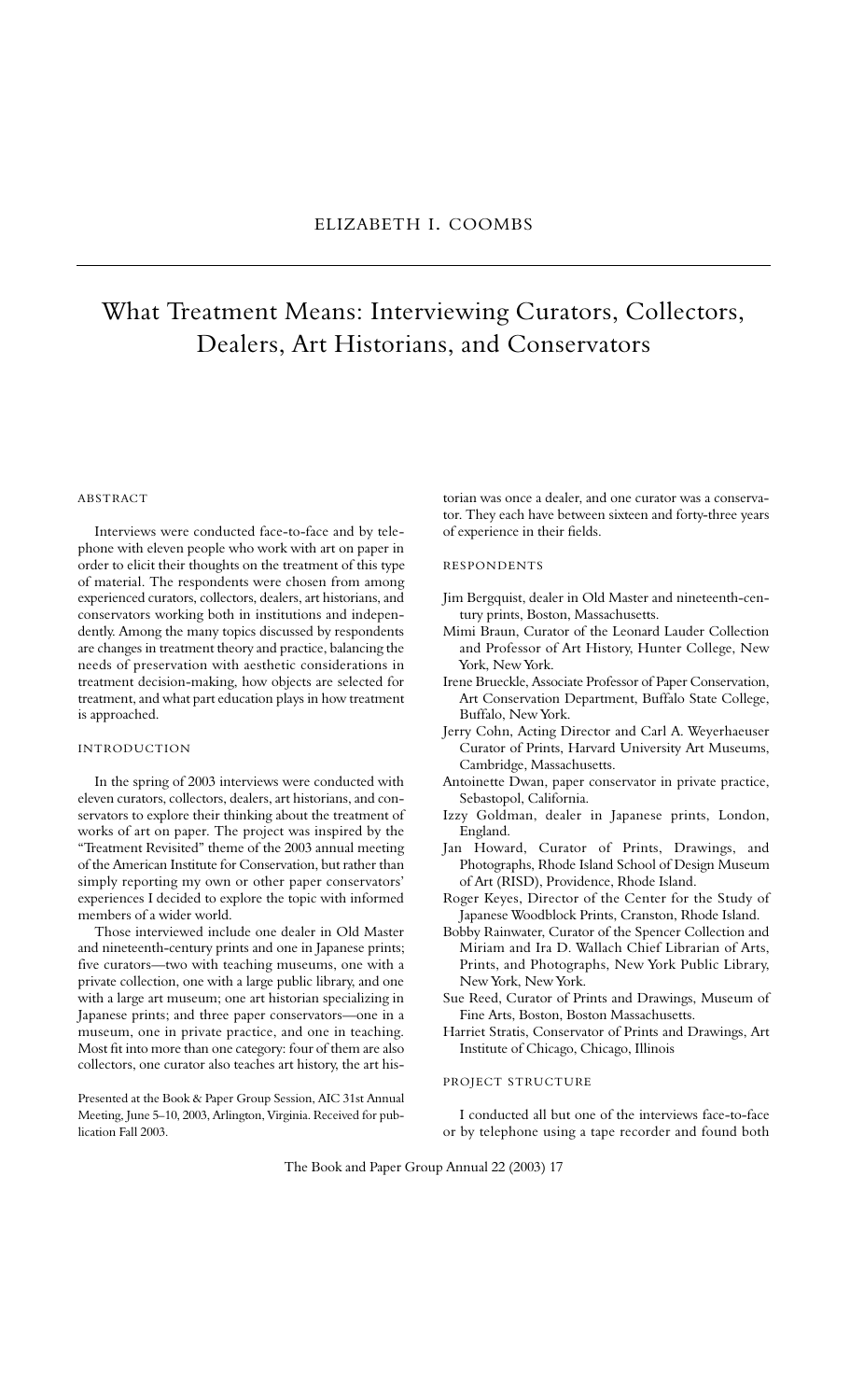methods to be equally effective. Paper conservator Kim Nichols assisted this project by interviewing curator Sue Reed at the Museum of Fine Arts, Boston. Most interviews lasted thirty minutes, but if a respondent needed more time I did not press for a premature conclusion. Although given the choice, none of the respondents asked to be anonymous.

Since I am most familiar with the conservation of precontemporary Western art on paper and traditional Japanese woodblock prints and drawings, I interviewed people who also worked in those areas; and, to encourage frankness, I chose people whom I knew well as often as possible. I also looked for variety in background, geography, and the kind of environment in which they encountered conservation.

Rather than asking a set of standard questions, I encouraged respondents to discuss the issues which *they* found most relevant. I did ask each one to address a few of the same topics for the sake of overall coherence, namely changes in treatment theory and practice, balancing the needs of preservation with aesthetic considerations in treatment decision-making, and inpainting. I also encouraged them to address paper conservators directly if they had any message to convey.

After transcribing the interviews I organized the information according to the headings which follow.

# TREATMENT OF AN EARLIER ERA

Some respondents looked back to treatment practices of between twenty and forty years ago. They noted the tendency for objects of all ages, both inside and outside museums, to look whiter and flatter after treatment than today. Sue Reed described paper supports as looking "clean" but lacking in character. Jerry Cohn recalled that "this was back in the very primitive days of bleaching" when the importance of neutralizing and rinsing after bleaching was not really understood. It was "treatment of an earlier era—[people] were doing what they knew." The prints treated in-house by a well-known firm of London print dealers, in business until the 1980s, had an unmistakable look, described by one respondent as "bright and staring" and by another as "chalky white," and having a "pulpy" feel.

Bobby Rainwater remembered that there was more interest in making things look good, as, for example, watercolors with considerable inpainting, and there was no record of what had been done. "It was more of a craft tradition."

Jerry Cohn recalled the research of William J. Barrow: "Acidity was discovered and everybody freaked out. A pH measurement was taken and they would find that a drawing mounted on a beautiful sheet of nineteenth-century Whatman paper was on an acidic mount. Yes, the Whatman

paper had become acidic over time, but the paper was gorgeous and supple; nothing was turning brown or brittle, but still there was a dictate that all these things had to be taken off their mounts. Which was crazy, but it happened wholesale." Since then she feels there has been an improvement in realizing that this wasn't necessary. "A *folding* test wasn't a correct test for the viability of old papers used for art."

Thinking back to how a distinguished paper conservator of the 1960s, '70s, and '80s practiced, Roger Keyes recalled that his late wife, Keiko, "tried to make things look as fresh as possible; that's what curators and dealers wanted." Dismayed by the "stark and forbidding" quality of prints she saw coming from the aforementioned London dealers, she worked diligently to develop more sympathetic alternatives.

#### **CURRENT PRACTICE**

Here are remarks that some respondents made about current conservation practice:

- 1. Damage may be allowed to remain if it is not endangering. Jim Bergquist described wormholes as "authentic and inoffensive historical damage" and does not have them repaired unless required commercially for the purpose of handling. Harriet Stratis described "the patina of age," and at the Fogg Art Museum they want objects to look as good as possible without compromising what can be learned from the object as a physical survivor.
- 2. Objects from earlier periods can have more blemishes than later ones. "Something made in the sixteenth century should look as though it was made in the sixteenth century." This idea could mean more treatment for damaged objects of the modern era, since they should appear to have less wrong with them. But one person thought there would be less intervention in nineteenthand twentieth-century pieces, and that it would be mainly structural.
- 3. Ideal treatments are more about stabilizing objects. Jan Howard described consolidation as her favorite treatment.
- 4. Research and education helps us to understand and respect the artist's intent. Harriet Stratis cited the example of finding Whistler's instructions to his printers to use stained and soiled papers for his prints. Conservators who didn't have this information might be inclined to clean them.
- 5. Evidence of an object's history is given more consideration when deciding about treatment. For example, Japanese prints were often pasted into bound albums and have binding holes along one edge when they are removed. These holes rarely endanger the prints but customarily have been filled and the fills inpainted to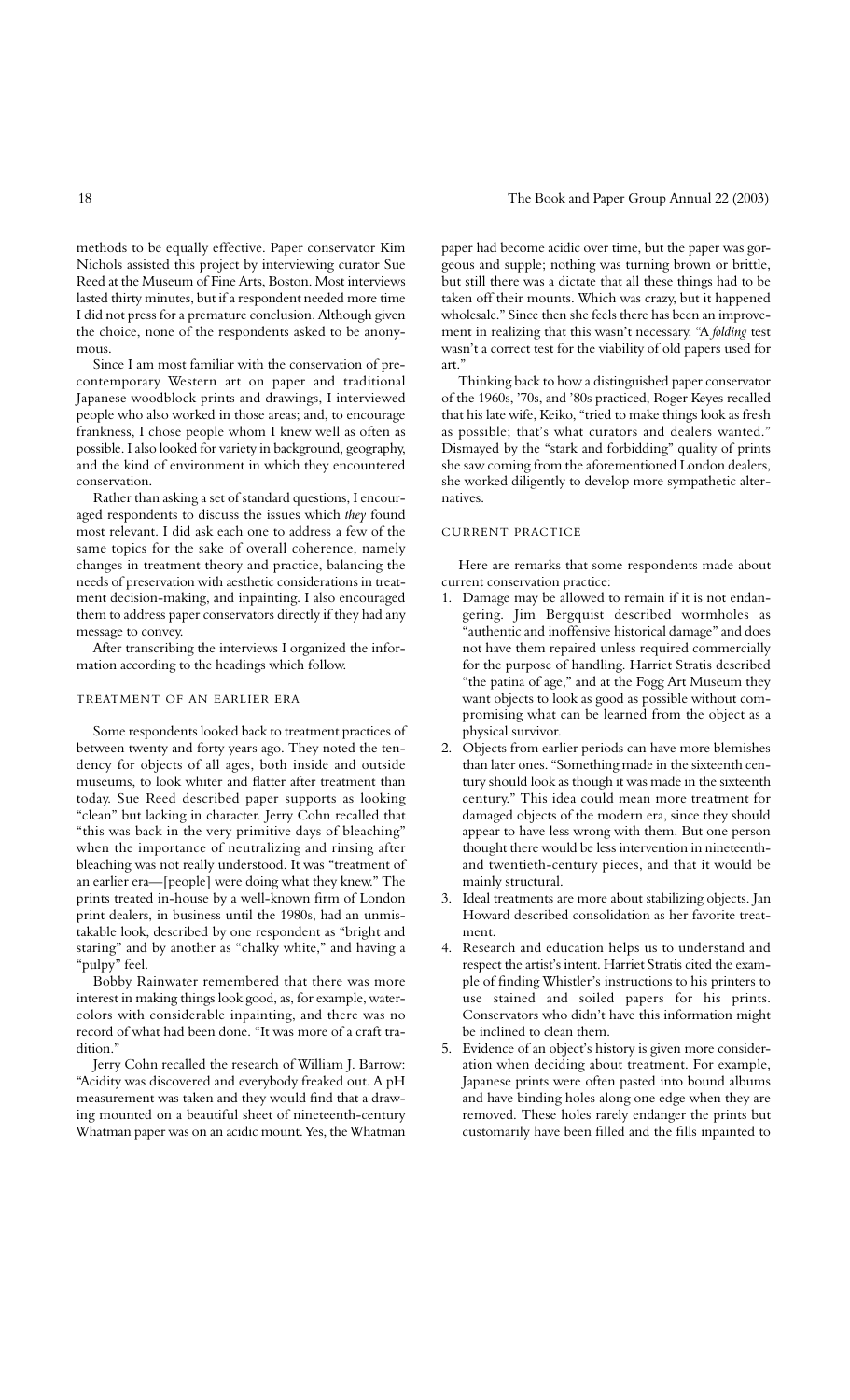disguise them completely. Now this evidence of use is starting to be preserved if it does not interfere too greatly with the print's legibility.

- 6. Paper qualities are more appreciated. Sue Reed noted, "If there's anything I've learned, . . . it's the importance of the paper in the overall effect of the works of art." She gives paper conservators at the Museum of Fine Arts, Boston, the credit for having taught her so much. Mimi Braun pointed to one of a series of collages executed by Picasso on a blue wrapping paper, which gently undulates and has some creasing. In some examples this support had been adhered overall by later hands to flatten it. She was glad when her conservator advised against this. She really appreciates the natural planar qualities of the support, and that the different qualities of the various collage papers are much more apparent too.
- 7. Desirable effects of aging are recognized. Connoisseurs of Japanese prints appreciate the streaking and mottling of certain pale colors caused by blackening of the lead white with which they are mixed. In the past, lead white was sometimes chemically reduced, but it should be left alone. Whether or not the darkening is intentional, it enlivens the print surface, says Roger Keyes. Izzy Goldman "makes every effort to praise oxidation" to clients, and bluntly describes an altered print as always looking "flat and boring."
- 8. Irene Brueckle was unhappy to see repairs that did not look equally finished recto and verso. The look of the two sides should be balanced, she feels, especially since repairs can be easily detected now anyway.
- 9. There was a little grumbling about continued perceived pressure to make everything look as good as possible, even to the point of looking "like new," but there was no consensus as to where this pressure originates. Some intriguing opinions were expressed as to why this is so: that because so much pristine imagery is available today in publications we expect works on paper to look the same as reproductions; that an exhibition is the public face of an institution and exhibiting objects without blemishes reflects well on that institution; and that one trend is towards a seamless or merging experience with art, as, for example a museum installation that invites us to enter a recreation of Jackson Pollock's studio, and blemishes in works of art work against this process.
- 10. Treatments "of an earlier era," such as deacidification of watercolors, bleaching without rinsing, and fixing pastels, are still performed in the outside world.
- 11. A more balanced view of acidity exists today. Jan Howard described a photograph by the Malian artist, Malick Sidibe, who had mounted it on black paper, with brown cardboard on the back and brown paper tape around the edges. The format has to be respected

since the artist knew of Western archival standards but chose these materials and allows the object to be placed in a particular cultural context.

Harriet Stratis described how, with a nineteenth-century pastel on paper mounted to canvas on a wooden strainer, her focus would be the degree of tension on the paper. The format would be changed only if tears were beginning in the corners. In that case, the strainer would be removed (and saved), but the piece would stay mounted to the linen.

12. Improving environmental conditions is important. Bobby Rainwater noted that at the New York Public Library, as for many institutions, there was no rigorous climate control twenty years ago, but that books with even minimal individual protection fared far better than those with none.

#### **INPAINTING**

The decision to inpaint is based on how distracting the damage is for the viewer. Jan Howard's example was inpainting on photographs. A white chip in the photo emulsion in a dark area would be compensated, but in a light area, or one of visual complexity, there would probably be no need.

Inpainting should draw the eye away from any damage. Roger Keyes remembers that Keiko had been fascinated by the inpainting on the restored edges of an impression of Pollaiuolo's *Battle of the Naked Men*. The added lines were paler than the originals, so that one's eye drifted away from them and towards the printing. She adopted this method in her own work on large losses, but matched color as closely as possible in small areas.

Bobby Rainwater described his ideal as toning rather than reconstruction, whereas Izzy Goldman would want the work to be as finished as possible, short of being deceptive. Jim Bergquist would have a scuff or scratch in, for example, a Picasso aquatint inpainted as discreetly and uniformly as possible, but if a wormhole had to be repaired he would just have the repair paper toned.

## DOCUMENTATION

Most respondents noted the value of treatment documentation; its lack in the past prevents a complete understanding of an object's history. Izzy Goldman, who does not require documentation and who has treatment done in Europe, wondered if recordkeeping in this country was in order to provide protection against litigation.

An example of the relevance of early documentation to the needs of today was provided by Mimi Braim. Juan Gris' *Still Life with Roses,* from Gertrude Stein and Alice B. Toklas' collection, had hung by a window in their kitchen. This environment caused the *papier collé* elements to curl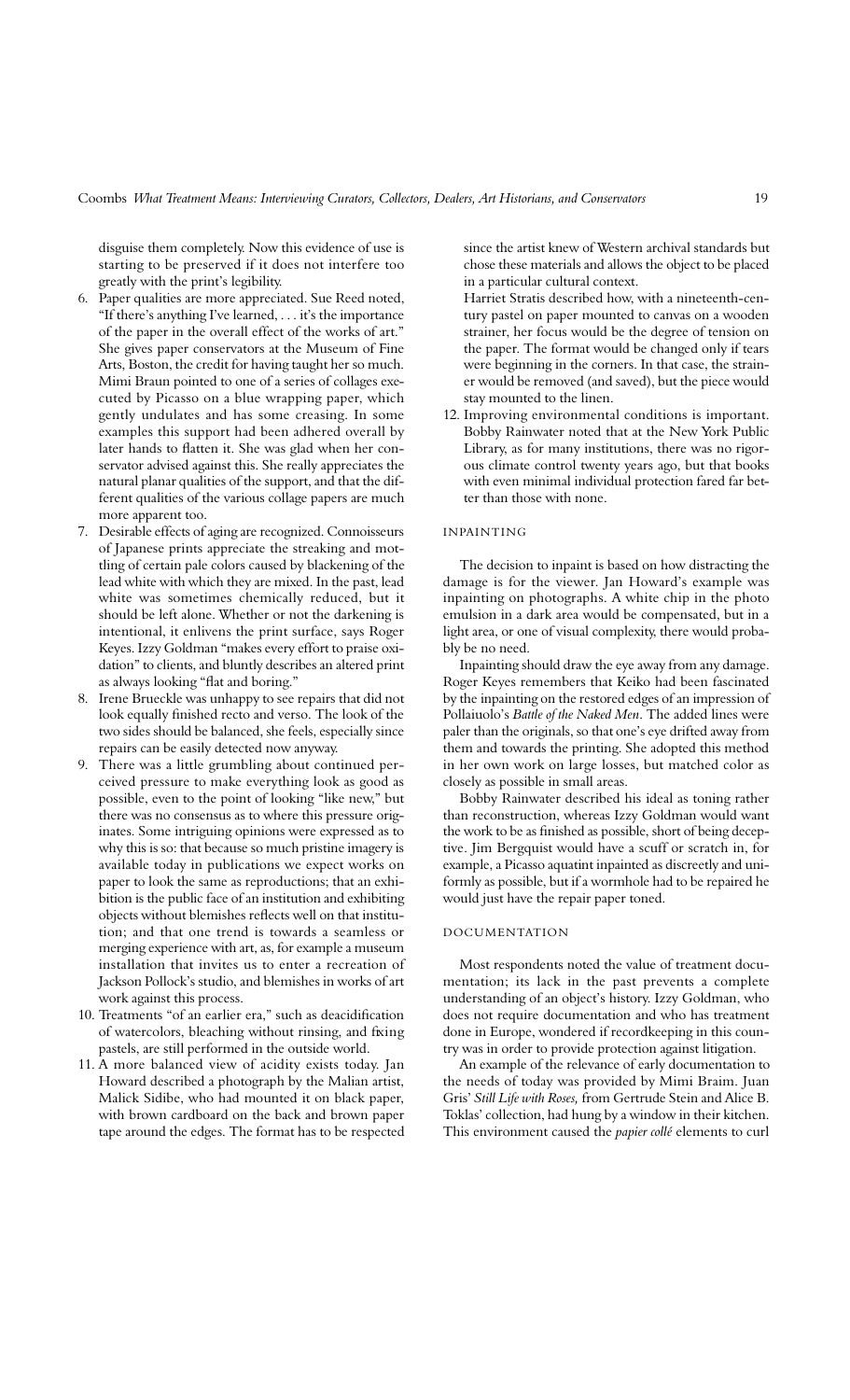up off the painting's surface. Treatment consisted of removing these elements and then readhering them. When Leonard Lauder later acquired the piece he and the curator had the reassurance of knowing just what had been done, how, and why, because of thorough documentation.

Craigen Bowen, paper conservator at the Fogg Art Museum, was very grateful for the documentation of an early treatment performed on Ingres' *The Family of Lucien Bonaparte,* which Jerry Cohn had noticed becoming more and more brown over the decades. She believes that Craigen was willing to proceed with bathing the piece because the first treatment involved bleaching, meaning that if any film of graphite could be dislodged by wet treatment it had already happened, and that treatment was probably the source of the discoloration.

#### BAD EXPERIENCES

As Jim Bergquist put it, "we have had an endless succession of oopses in this world" and conservation has had its share. He recommends waiting, when possible, for better treatments to be devised for some condition problems. The bleaching agent chloramine T was cited by several people as one earlier problem.

Jan Howard does "not recommend bathing so much because of the changes you don't expect." She had had an experience where the "resulting shift in [paper] color and texture was greater than I had expected" and concluded, "is it so important that the spot is removed and then [the piece] is changed overall? Better to leave it alone." While Antoinette Dwan is sympathetic to this kind of thinking about treatment she also wants people to realize that one "can preserve a beautiful burnished plate area *and* remove a stain." It encourages her to want to do treatments better and better, since she feels that it is more often the skill, ability, and judgment with which a piece is treated, rather than the treatment technique itself, which needs improvement.

#### **EDUCATION**

The mutual education of conservators and custodians was mentioned by most respondents as having an important effect on how they viewed objects and their treatment by allowing them to develop greater understanding of, and accepting more about, works of art on paper. All the curators valued their long-term working relationships with paper conservators, although only two of the five curators had conservators on staff. One of those working with contract conservators noted that this situation made treatment decisions more complicated because of the difficulty of monitoring the progress of work and modifying treatment as it progressed.

Izzy Goldman noted that he can educate his clients about treatment issues when he is comfortable with a print's condition himself. If a conservator has told him of the value of sometimes preserving binding holes, for example, then that becomes part of the information he can pass on to them.

The conservators and Jerry Cohn described their own training as being intensively involved with looking. They have found that what they learned holds true to today. Irene Brueckle was taught "to be respectful of artifacts, be fascinated with looking, and have the openness to allow what isn't known about an artifact to speak to you, rather than coming in with notions of how things should look." Antoinette Dwan described a process of "uninvested observation" when she is contemplating a piece for treatment, deciding "which knot needs to be undone" to achieve the result of "not making [the piece] look new, not even just restoring the artist's intention, but allowing it to continue its aging trajectory . . . letting it be what it will be."

Some respondents thought that perhaps not enough time was being given to the development of high levels of treatment skill in young conservators. Perhaps there is less time to devote to the subject with everything else that must be taught. One thought that the danger would be that new conservators would not feel able to ask for enough help once they were in the workplace.

### TECHNOLOGY

Evolving technologies may affect treatment decisions, as when digital photography and computers allow the manipulation of visual information as a substitute for working on the object itself.

#### **BALANCING**

Respondents gave fascinating examples of how they balanced the requirements of safety, legibility, preserving artist's intent, aesthetics, and preserving history in treatment.

What follows are two different perspectives on remargining Japanese prints. Remargining is the application of false margins to trimmed prints, particularly landscape designs, in such a way that the new margins closely resemble the originals. Roger Keyes feels that remargining betrays the integrity of the object. "If the print is beautiful and has no margins, leave it, because the paper is never the same. . . It may take me a moment to notice the added margins, but once I do it creeps me out." He says the paper used for remargining never absolutely matches and the difference creates dissonance which, much more than the fact of preserving a historical accident (trimmed margins), is the reason for not remargining.

On the other hand, Izzy Goldman believes added margins allow the print to look more balanced and sympathetic. He feels that the work should be very well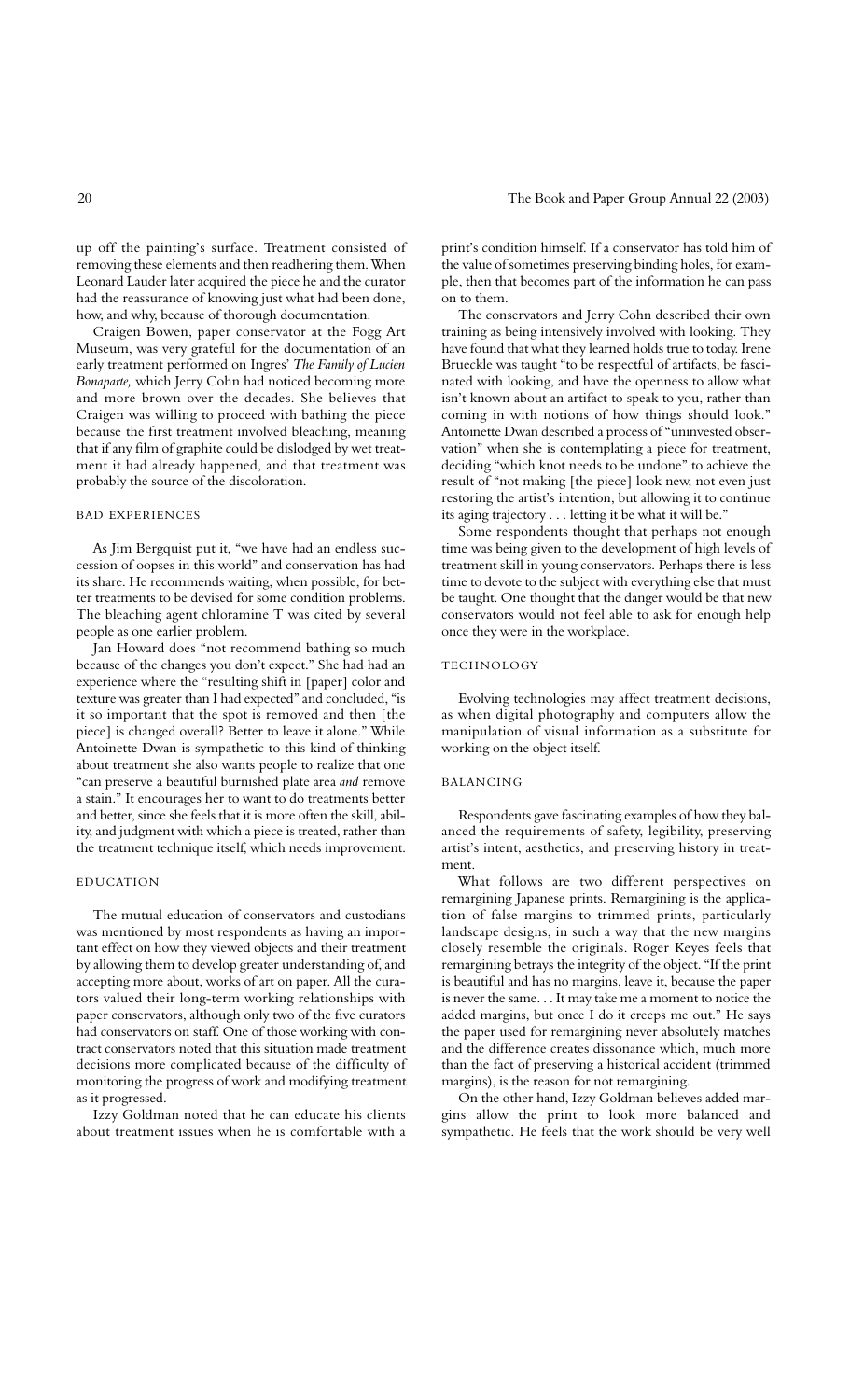done, with matching paper, or not at all. There is no attempt to be deceptive; the treatment is described in his catalogue. This disagreement between two experts centers on the perception of falsity or rightness created by the technique, and what that does to the viewer's perception of the restored print.

Harriet Stratis pointed out that one can perform an extensive treatment on an object and still respect the artist's intent, since artists want their work to be seen. Her example is a particular collection of very badly damaged Old Master Italian drawings at the Art Institute that required extensive inpainting of insect-ravaged areas and conversion of lead white oxidation. The enhanced legibility has allowed art historians to secure attributions for the previously compromised drawings.

Sometimes, removing the layer of silver which is creating a mirroring effect from the surface of a silver gelatin photograph can be the only way to render it legible, and therefore useable, even though this is removing an original component of the object.

One hand scroll from a set of the New York Public Library's Taiheike monogatari has a crude eighteenth- or nineteenth-century repair to a large loss measuring about six by eight inches. When the painting was being treated in Japan the repair was left in place, but its appearance was somewhat improved.

Jerry Cohn recalled how a museum complained that the Fogg's large-scale final preparatory drawing by Jacques-Louis David, *The Oath of the Tennis Court,* "one of the most important drawings from the French Revolution," did not have sufficient aesthetic merit to be included in the traveling exhibition it was considering borrowing from them. The drawing was composed of several sheets, worked on in many sessions, and was very discolored. She explained that treatment was not possible without affecting its documentary value.

Roger Keyes has found that treatment can occasionally thwart his work as an art historian, as, for example, when trying to determine if a rare print published and last seen in untreated condition in a 1927 auction catalogue is the same impression that has now surfaced, without blemishes, in a current exhibition catalogue. He gave a dramatic example of how helpful non-treatment can be. Two unsigned Japanese ink and brush drawings from different collections were brought together. One was a preparatory drawing for a published print and definitely by Hokusai; the other looked like Hokusai, but there was no print. Each had a prominent and identical wormhole. The matching wormholes showed that the drawings had once been preserved in an album together, providing forensic support for authenticity.

Some respondents described the circumstances under which one would remove an object from a mount so as to recover its original appearance or uncover information. A

Japanese print that has been mounted in an album may still have its lining, but this feature obscures the highly prized aesthetic qualities of the print verso; or there may be the temptation to remove a modern backing from a Japanese print in case it conceals treatment by an unscrupulous restorer. Jim Bergquist recalled when paper conservator Christa Gaehde removed a backing from a Manet ink and brush drawing on a sketchbook page to reveal a pencil sketch by the artist on the verso.

#### **USE**

People sometimes treat similar objects in similar condition differently, depending on how they are to be used. Jim Bergquist provided the example of having to balance personal taste and commercial expediency, a "Jekyll and Hyde approach," regarding early mezzotints. While he rarely has treated those in his own collection, he is likely to have a significantly discolored mezzotint treated, since, with its restricted tonal range, he finds it otherwise almost impossible to sell.

Antoinette Dwan considered how one object might or might not receive treatment depending on who owned it. She compared a museum opting not to treat a disfigured piece but to show one in better condition by the same artist with a private collector who, after acquiring a disfigured piece, has it treated because of wanting to live with it on a daily basis and wanting it to look a particular way. She says, "How do we decide how something should look? It is much more subjective than we want to admit. . . We tend to want to look at an object out of context, but it *is* in a context: it belongs to someone."

How does use balance with the best interests of the object? An example of this dilemma is provided by the nine Spencer Albums at the Fogg, in which nearly four thousand prints were assembled in the early eighteenth century. When the albums entered the collection the director thought the prints would need to be removed, partly because he assumed the arrangement was not good for them, but also because he didn't think it was practical for them to remain *in situ*. They could neither be conveniently exhibited nor organized according to current art historical thinking. Jerry Cohn argued against wholesale removal, and the albums remain intact except when an occasional print is temporarily removed for exhibition. She added that it is easy both to remove and replace individual prints.

## WHAT GETS TREATED IN INSTITUTIONS

Following is a more detailed description of the curators' institutions and how objects are selected for treatment in each one.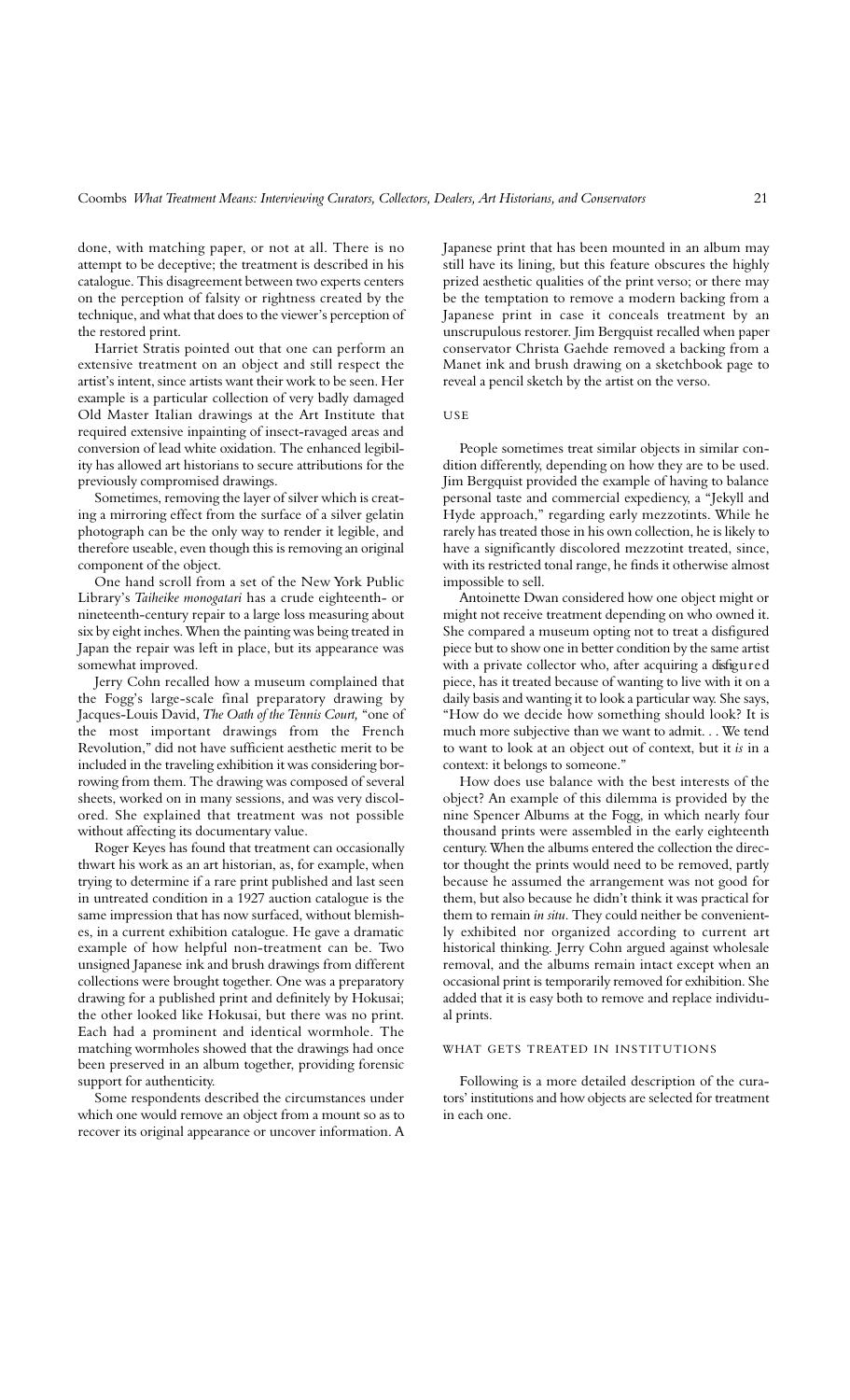- 1. The New York Public Library: a vast and varied assemblage of collections in a public institution with limited resources to devote to conservation treatment. In Bobby Rainwater's departments, treatment is mostly generated by in-house exhibitions and the large number of loan requests. While, ideally, they would have surveys performed and set their own treatment priorities, this ideal is not possible with their available resources. Fortunately, what gets treatment for loan generally agrees with their own priorities.
- 2. The Museum of Fine Arts, Boston: also comprised of large and varied collections but with a substantial conservation department. Exhibitions and loans also play a significant role in deciding what receives treatment.
- 3. The Leonard E. Lauder Collection: a private collection devoted to Cubist and Early Modern art, hung in the collector's home, with excellent environmental conditions. The contract curator and conservators all have long-term working relationships with the collection. The size of the collection allows for a systematic approach to examination and treatment.
- 4. Two museums which are part of teaching institutions, both also very active with exhibitions and loans. At the RISD Museum Jan Howard notes that having exhibition and loan deadlines is the quickest way to meet the needs of the objects. Otherwise objects receiving treatment are those most needed for teaching or which complement what is in the galleries. Jerry Cohn noted two additional reasons connected with teaching for more minor objects to be treated at the Fogg. Students sometimes have unusual research interests requiring the exhibition of prints in the collection that have not received attention in a very long time and so need treatment. Each year she provides interns in the paper lab at Harvard's Straus Center for Conservation with a group of relatively obscure black and white Old Master prints to treat as part of their training.

#### **FASHION**

A few respondents noted that the taste for a type of art, and therefore its economic importance, influences decisions about treatment. Jerry Cohn's example was that as photography became more valued more sophistication attended its care. Roger Keyes conversely pointed out that less commercially valued objects getting less attention can be a boon for the art historian looking for physical evidence of an object's history, since, as already noted, this history can sometimes be obscured or obliterated by treatment.

## FINAL WORDS

Respondents were asked if there was anything they particularly wanted to tell paper conservators.

Mimi Stratis and Jan Howard both said they find it informative and enriching to look at objects with conservators. What they learn helps them to interpret the objects.

Antoinette Dwan wished there was more discussion of how we can do treatment better and better since the profession is still very young and we don't yet have a reliable body of knowledge. She sees conservation treatment as still being almost in an experimental stage.

Irene Brueckle believes that the three components of conservation—science, history, and treatment techniques—need to be advanced equally. Treatment must be discussed more and needs to be highly developed, not marginalized. Like Antoinette Dwan, she believes that one must become an absolute master of treatment, so that one does it very well if one does it at all. It requires ongoing refinement of skills.

Roger Keyes was grateful for the rescue work that conservators perform. He noted that, during treatment, conservators look longer and harder at works of art than practically anyone else, and that all the conservators he has known insist that they personally benefit from contact with the works they treat.

Jim Bergquist thought that conservators should be spending a lot of their time looking at works of art on paper trying to gauge their tactile and visual qualities. They should be looking at far more objects than just what comes into the lab.

Harriet Stratis felt that conservators should work hard at developing good relationships with the curators they work with so that they can have dialogue and can put others' views in perspective. Sometimes, she said, conservators are seen as being very subjective or dogmatic rather than considering each work of art in its own right.

Jerry Cohn wanted paper conservators to "stick up" for the object at all costs. They must work with museum personnel to remind them that, while rules and generalizations are necessary to keep control of large collections, everyone should be willing always to consider the unique qualities of the object and to use a little common sense with regard to decisions about treatment, loans, exhibition, etc.

#### **CONCLUSION**

In reporting some of the wealth of fascinating information, anecdotes, and ideas the respondents provided, I hope I have conveyed something of the complexity of the subject of conservation treatment. Regardless of theory, it appears that many of our decisions about whether and how to perform treatments are at least partly dependent on the circumstances in which the art object exists; two of the conservators explicitly asked for conservation decisions to be made on a case-by-case basis. Examples were given that showed that a conservative approach might call for treat